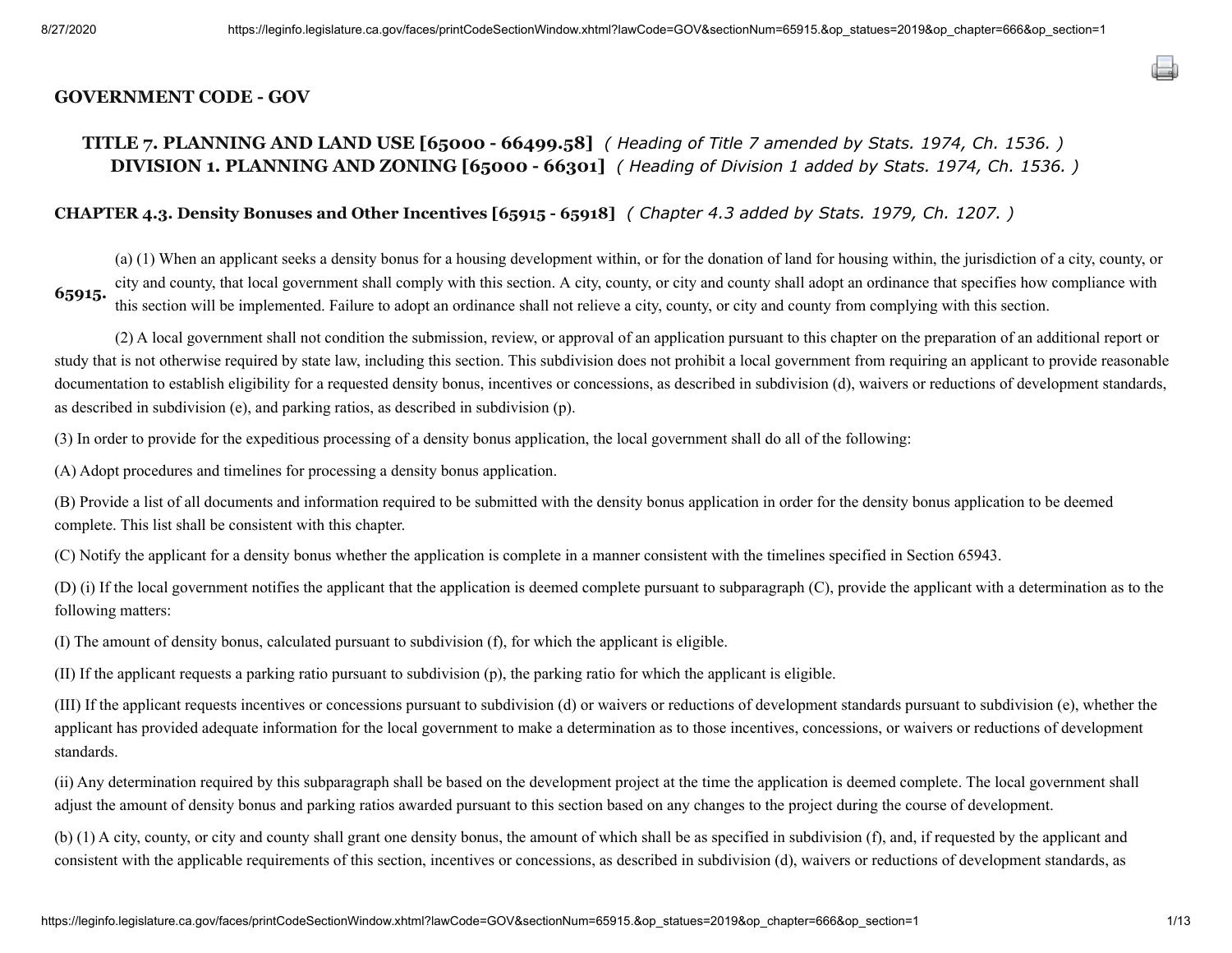described in subdivision (e), and parking ratios, as described in subdivision (p), when an applicant for a housing development seeks and agrees to construct a housing development, excluding any units permitted by the density bonus awarded pursuant to this section, that will contain at least any one of the following:

(A) Ten percent of the total units of a housing development for lower income households, as defined in Section 50079.5 of the Health and Safety Code.

(B) Five percent of the total units of a housing development for very low income households, as defined in Section 50105 of the Health and Safety Code.

(C) A senior citizen housing development, as defined in Sections 51.3 and 51.12 of the Civil Code, or a mobilehome park that limits residency based on age requirements for housing for older persons pursuant to Section 798.76 or 799.5 of the Civil Code.

(D) Ten percent of the total dwelling units in a common interest development, as defined in Section 4100 of the Civil Code, for persons and families of moderate income, as defined in Section 50093 of the Health and Safety Code, provided that all units in the development are offered to the public for purchase.

(E) Ten percent of the total units of a housing development for transitional foster youth, as defined in Section 66025.9 of the Education Code, disabled veterans, as defined in Section 18541, or homeless persons, as defined in the federal McKinney-Vento Homeless Assistance Act (42 U.S.C. Sec. 11301 et seq.). The units described in this subparagraph shall be subject to a recorded affordability restriction of 55 years and shall be provided at the same affordability level as very low income units.

(F) (i) Twenty percent of the total units for lower income students in a student housing development that meets the following requirements:

(I) All units in the student housing development will be used exclusively for undergraduate, graduate, or professional students enrolled full time at an institution of higher education accredited by the Western Association of Schools and Colleges or the Accrediting Commission for Community and Junior Colleges. In order to be eligible under this subclause, the developer shall, as a condition of receiving a certificate of occupancy, provide evidence to the city, county, or city and county that the developer has entered into an operating agreement or master lease with one or more institutions of higher education for the institution or institutions to occupy all units of the student housing development with students from that institution or institutions. An operating agreement or master lease entered into pursuant to this subclause is not violated or breached if, in any subsequent year, there are not sufficient students enrolled in an institution of higher education to fill all units in the student housing development.

(II) The applicable 20-percent units will be used for lower income students. For purposes of this clause, "lower income students" means students who have a household income and asset level that does not exceed the level for Cal Grant A or Cal Grant B award recipients as set forth in paragraph (1) of subdivision (k) of Section 69432.7 of the Education Code. The eligibility of a student under this clause shall be verified by an affidavit, award letter, or letter of eligibility provided by the institution of higher education that the student is enrolled in, as described in subclause (I), or by the California Student Aid Commission that the student receives or is eligible for financial aid, including an institutional grant or fee waiver, from the college or university, the California Student Aid Commission, or the federal government shall be sufficient to satisfy this subclause.

(III) The rent provided in the applicable units of the development for lower income students shall be calculated at 30 percent of 65 percent of the area median income for a single-room occupancy unit type.

(IV) The development will provide priority for the applicable affordable units for lower income students experiencing homelessness. A homeless service provider, as defined in paragraph (3) of subdivision (d) of Section 103577 of the Health and Safety Code, or institution of higher education that has knowledge of a person's homeless status may verify a person's status as homeless for purposes of this subclause.

(ii) For purposes of calculating a density bonus granted pursuant to this subparagraph, the term "unit" as used in this section means one rental bed and its pro rata share of associated common area facilities. The units described in this subparagraph shall be subject to a recorded affordability restriction of 55 years.

(G) One hundred percent of the total units, exclusive of a manager's unit or units, are for lower income households, as defined by Section 50079.5 of the Health and Safety Code, except that up to 20 percent of the total units in the development may be for moderate-income households, as defined in Section 50053 of the Health and Safety Code.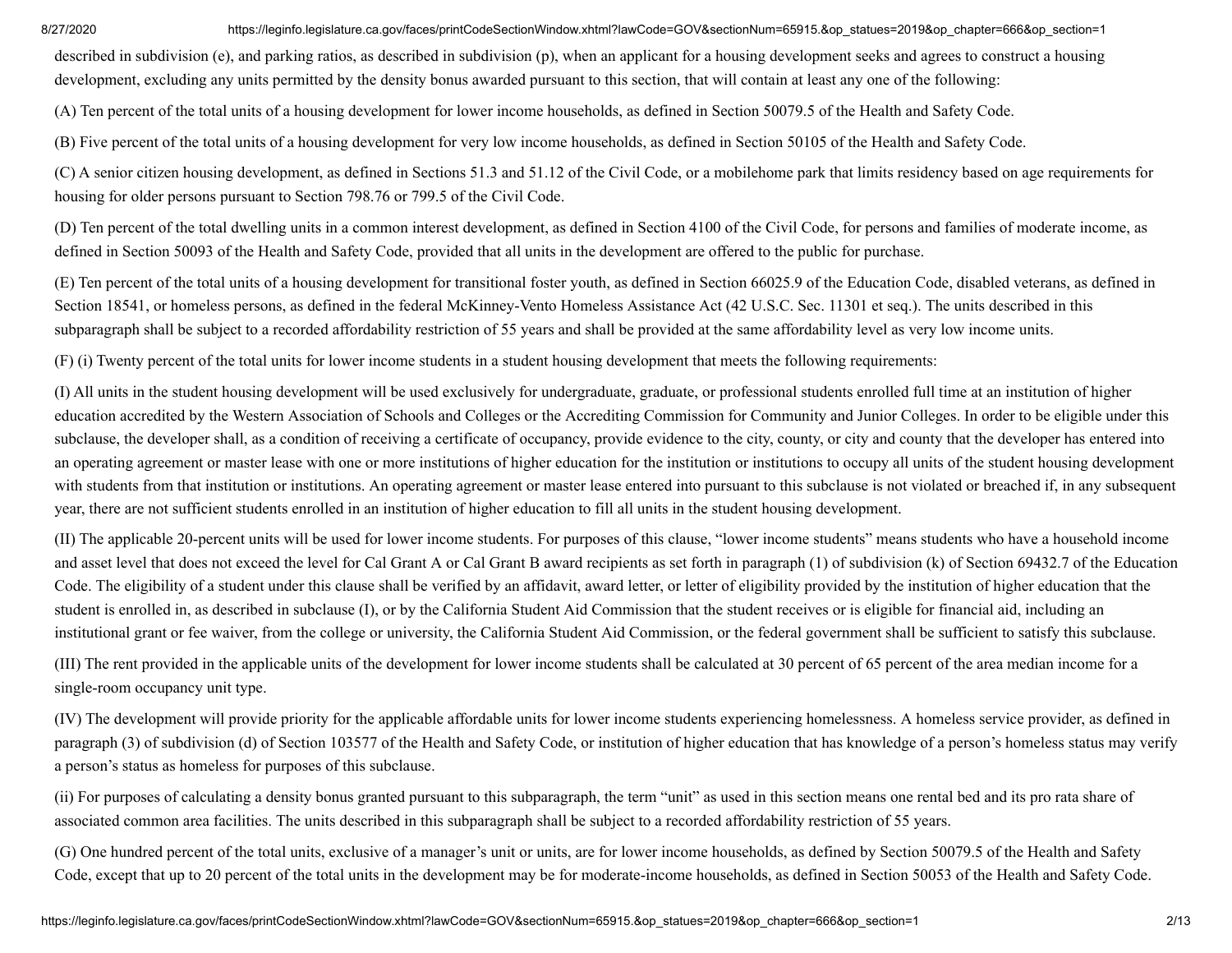(2) For purposes of calculating the amount of the density bonus pursuant to subdivision (f), an applicant who requests a density bonus pursuant to this subdivision shall elect whether the bonus shall be awarded on the basis of subparagraph  $(A)$ ,  $(B)$ ,  $(C)$ ,  $(D)$ ,  $(E)$ ,  $(F)$ , or  $(G)$  of paragraph  $(1)$ .

(3) For the purposes of this section, "total units," "total dwelling units," or "total rental beds" does not include units added by a density bonus awarded pursuant to this section or any local law granting a greater density bonus.

(c) (1) (A) An applicant shall agree to, and the city, county, or city and county shall ensure, the continued affordability of all very low and low-income rental units that qualified the applicant for the award of the density bonus for 55 years or a longer period of time if required by the construction or mortgage financing assistance program, mortgage insurance program, or rental subsidy program.

(B) (i) Except as otherwise provided in clause (ii), rents for the lower income density bonus units shall be set at an affordable rent, as defined in Section 50053 of the Health and Safety Code.

(ii) For housing developments meeting the criteria of subparagraph (G) of paragraph (1) of subdivision (b), rents for all units in the development, including both base density and density bonus units, shall be as follows:

(I) The rent for at least 20 percent of the units in the development shall be set at an affordable rent, as defined in Section 50053 of the Health and Safety Code.

(II) The rent for the remaining units in the development shall be set at an amount consistent with the maximum rent levels for a housing development that receives an allocation of state or federal low-income housing tax credits from the California Tax Credit Allocation Committee.

(2) An applicant shall agree to, and the city, county, or city and county shall ensure that, the initial occupant of all for-sale units that qualified the applicant for the award of the density bonus are persons and families of very low, low, or moderate income, as required, and that the units are offered at an affordable housing cost, as that cost is defined in Section 50052.5 of the Health and Safety Code. The local government shall enforce an equity sharing agreement, unless it is in conflict with the requirements of another public funding source or law. The following apply to the equity sharing agreement:

(A) Upon resale, the seller of the unit shall retain the value of any improvements, the downpayment, and the seller's proportionate share of appreciation. The local government shall recapture any initial subsidy, as defined in subparagraph (B), and its proportionate share of appreciation, as defined in subparagraph (C), which amount shall be used within five years for any of the purposes described in subdivision (e) of Section 33334.2 of the Health and Safety Code that promote home ownership.

(B) For purposes of this subdivision, the local government's initial subsidy shall be equal to the fair market value of the home at the time of initial sale minus the initial sale price to the moderate-income household, plus the amount of any downpayment assistance or mortgage assistance. If upon resale the market value is lower than the initial market value, then the value at the time of the resale shall be used as the initial market value.

(C) For purposes of this subdivision, the local government's proportionate share of appreciation shall be equal to the ratio of the local government's initial subsidy to the fair market value of the home at the time of initial sale.

(3) (A) An applicant shall be ineligible for a density bonus or any other incentives or concessions under this section if the housing development is proposed on any property that includes a parcel or parcels on which rental dwelling units are or, if the dwelling units have been vacated or demolished in the five-year period preceding the application, have been subject to a recorded covenant, ordinance, or law that restricts rents to levels affordable to persons and families of lower or very low income; subject to any other form of rent or price control through a public entity's valid exercise of its police power; or occupied by lower or very low income households, unless the proposed housing development replaces those units, and either of the following applies:

(i) The proposed housing development, inclusive of the units replaced pursuant to this paragraph, contains affordable units at the percentages set forth in subdivision (b).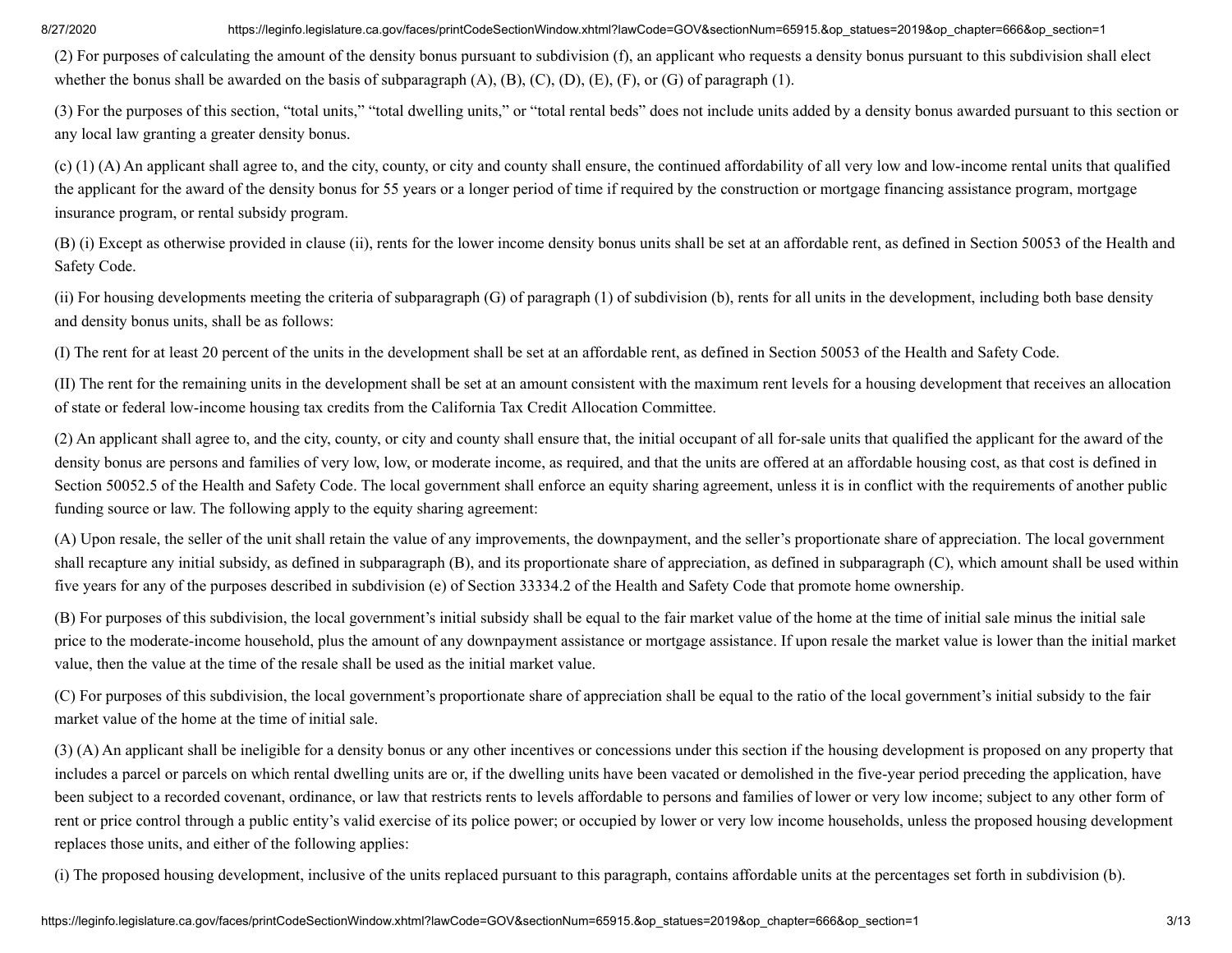(ii) Each unit in the development, exclusive of a manager's unit or units, is affordable to, and occupied by, either a lower or very low income household.

(B) For the purposes of this paragraph, "replace" shall mean either of the following:

(i) If any dwelling units described in subparagraph (A) are occupied on the date of application, the proposed housing development shall provide at least the same number of units of equivalent size to be made available at affordable rent or affordable housing cost to, and occupied by, persons and families in the same or lower income category as those households in occupancy. If the income category of the household in occupancy is not known, it shall be rebuttably presumed that lower income renter households occupied these units in the same proportion of lower income renter households to all renter households within the jurisdiction, as determined by the most recently available data from the United States Department of Housing and Urban Development's Comprehensive Housing Affordability Strategy database. For unoccupied dwelling units described in subparagraph (A) in a development with occupied units, the proposed housing development shall provide units of equivalent size to be made available at affordable rent or affordable housing cost to, and occupied by, persons and families in the same or lower income category as the last household in occupancy. If the income category of the last household in occupancy is not known, it shall be rebuttably presumed that lower income renter households occupied these units in the same proportion of lower income renter households to all renter households within the jurisdiction, as determined by the most recently available data from the United States Department of Housing and Urban Development's Comprehensive Housing Affordability Strategy database. All replacement calculations resulting in fractional units shall be rounded up to the next whole number. If the replacement units will be rental dwelling units, these units shall be subject to a recorded affordability restriction for at least 55 years. If the proposed development is forsale units, the units replaced shall be subject to paragraph (2).

(ii) If all dwelling units described in subparagraph (A) have been vacated or demolished within the five-year period preceding the application, the proposed housing development shall provide at least the same number of units of equivalent size as existed at the highpoint of those units in the five-year period preceding the application to be made available at affordable rent or affordable housing cost to, and occupied by, persons and families in the same or lower income category as those persons and families in occupancy at that time, if known. If the incomes of the persons and families in occupancy at the highpoint is not known, it shall be rebuttably presumed that low-income and very low income renter households occupied these units in the same proportion of low-income and very low income renter households to all renter households within the jurisdiction, as determined by the most recently available data from the United States Department of Housing and Urban Development's Comprehensive Housing Affordability Strategy database. All replacement calculations resulting in fractional units shall be rounded up to the next whole number. If the replacement units will be rental dwelling units, these units shall be subject to a recorded affordability restriction for at least 55 years. If the proposed development is for-sale units, the units replaced shall be subject to paragraph (2).

(C) Notwithstanding subparagraph (B), for any dwelling unit described in subparagraph (A) that is or was, within the five-year period preceding the application, subject to a form of rent or price control through a local government's valid exercise of its police power and that is or was occupied by persons or families above lower income, the city, county, or city and county may do either of the following:

(i) Require that the replacement units be made available at affordable rent or affordable housing cost to, and occupied by, low-income persons or families. If the replacement units will be rental dwelling units, these units shall be subject to a recorded affordability restriction for at least 55 years. If the proposed development is for-sale units, the units replaced shall be subject to paragraph (2).

(ii) Require that the units be replaced in compliance with the jurisdiction's rent or price control ordinance, provided that each unit described in subparagraph (A) is replaced. Unless otherwise required by the jurisdiction's rent or price control ordinance, these units shall not be subject to a recorded affordability restriction.

(D) For purposes of this paragraph, "equivalent size" means that the replacement units contain at least the same total number of bedrooms as the units being replaced.

(E) Subparagraph (A) does not apply to an applicant seeking a density bonus for a proposed housing development if the applicant's application was submitted to, or processed by, a city, county, or city and county before January 1, 2015.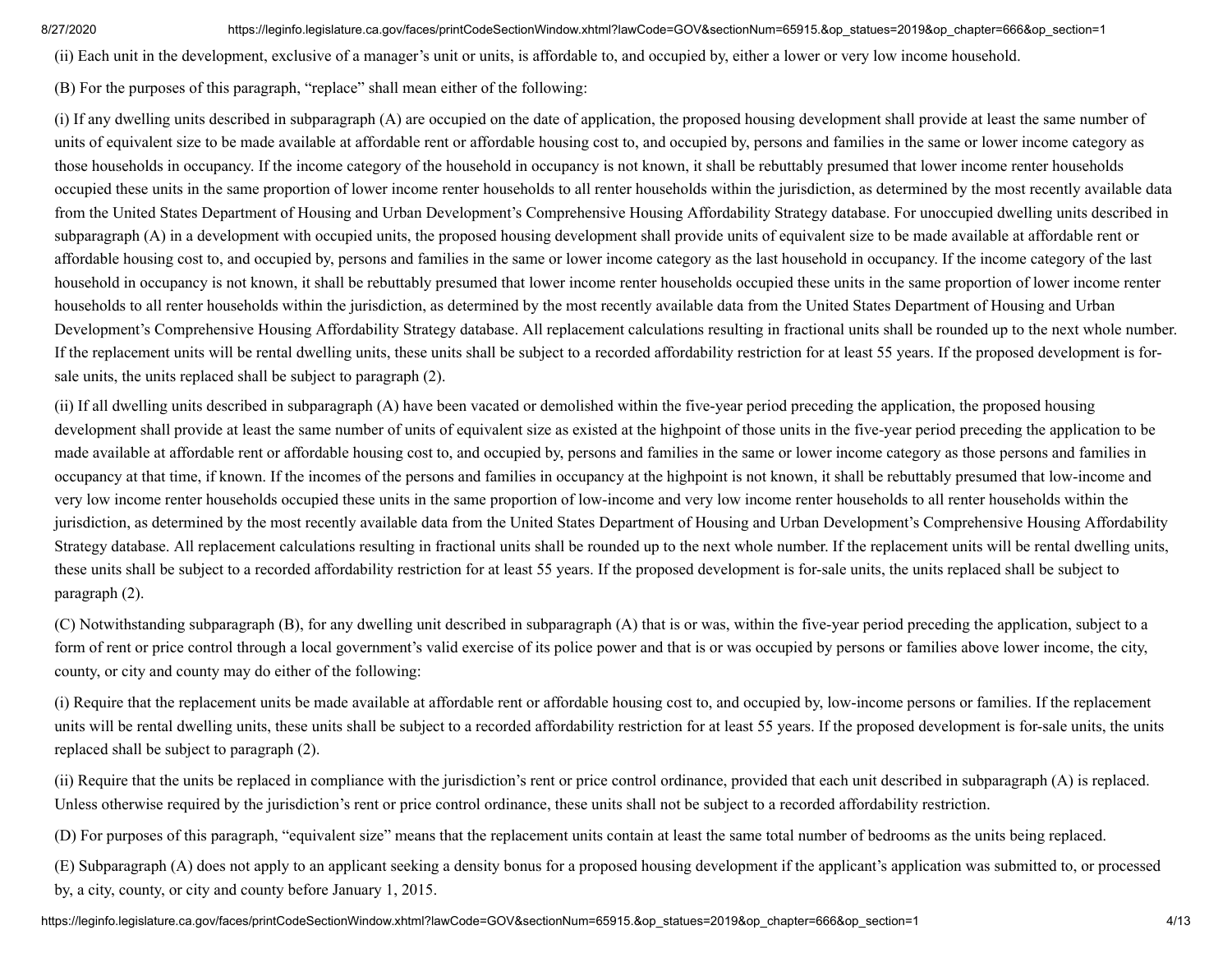(d) (1) An applicant for a density bonus pursuant to subdivision (b) may submit to a city, county, or city and county a proposal for the specific incentives or concessions that the applicant requests pursuant to this section, and may request a meeting with the city, county, or city and county. The city, county, or city and county shall grant the concession or incentive requested by the applicant unless the city, county, or city and county makes a written finding, based upon substantial evidence, of any of the following:

(A) The concession or incentive does not result in identifiable and actual cost reductions, consistent with subdivision (k), to provide for affordable housing costs, as defined in Section 50052.5 of the Health and Safety Code, or for rents for the targeted units to be set as specified in subdivision (c).

(B) The concession or incentive would have a specific, adverse impact, as defined in paragraph (2) of subdivision (d) of Section 65589.5, upon public health and safety or the physical environment or on any real property that is listed in the California Register of Historical Resources and for which there is no feasible method to satisfactorily mitigate or avoid the specific, adverse impact without rendering the development unaffordable to low-income and moderate-income households.

(C) The concession or incentive would be contrary to state or federal law.

(2) The applicant shall receive the following number of incentives or concessions:

(A) One incentive or concession for projects that include at least 10 percent of the total units for lower income households, at least 5 percent for very low income households, or at least 10 percent for persons and families of moderate income in a common interest development.

(B) Two incentives or concessions for projects that include at least 20 percent of the total units for lower income households, at least 10 percent for very low income households, or at least 20 percent for persons and families of moderate income in a common interest development.

(C) Three incentives or concessions for projects that include at least 30 percent of the total units for lower income households, at least 15 percent for very low income households, or at least 30 percent for persons and families of moderate income in a common interest development.

(D) Four incentives or concessions for projects meeting the criteria of subparagraph (G) of paragraph (1) of subdivision (b). If the project is located within one-half mile of a major transit stop, as defined in subdivision (b) of Section 21155 of the Public Resources Code, the applicant shall also receive a height increase of up to three additional stories, or 33 feet.

(3) The applicant may initiate judicial proceedings if the city, county, or city and county refuses to grant a requested density bonus, incentive, or concession. If a court finds that the refusal to grant a requested density bonus, incentive, or concession is in violation of this section, the court shall award the plaintiff reasonable attorney's fees and costs of suit. Nothing in this subdivision shall be interpreted to require a local government to grant an incentive or concession that has a specific, adverse impact, as defined in paragraph (2) of subdivision (d) of Section 65589.5, upon health, safety, or the physical environment, and for which there is no feasible method to satisfactorily mitigate or avoid the specific adverse impact. Nothing in this subdivision shall be interpreted to require a local government to grant an incentive or concession that would have an adverse impact on any real property that is listed in the California Register of Historical Resources. The city, county, or city and county shall establish procedures for carrying out this section that shall include legislative body approval of the means of compliance with this section.

(4) The city, county, or city and county shall bear the burden of proof for the denial of a requested concession or incentive.

(e) (1) In no case may a city, county, or city and county apply any development standard that will have the effect of physically precluding the construction of a development meeting the criteria of subdivision (b) at the densities or with the concessions or incentives permitted by this section. Subject to paragraph (3), an applicant may submit to a city, county, or city and county a proposal for the waiver or reduction of development standards that will have the effect of physically precluding the construction of a development meeting the criteria of subdivision (b) at the densities or with the concessions or incentives permitted under this section, and may request a meeting with the city, county, or city and county. If a court finds that the refusal to grant a waiver or reduction of development standards is in violation of this section, the court shall award the plaintiff reasonable attorney's fees and costs of suit. Nothing in this subdivision shall be interpreted to require a local government to waive or reduce development standards if the waiver or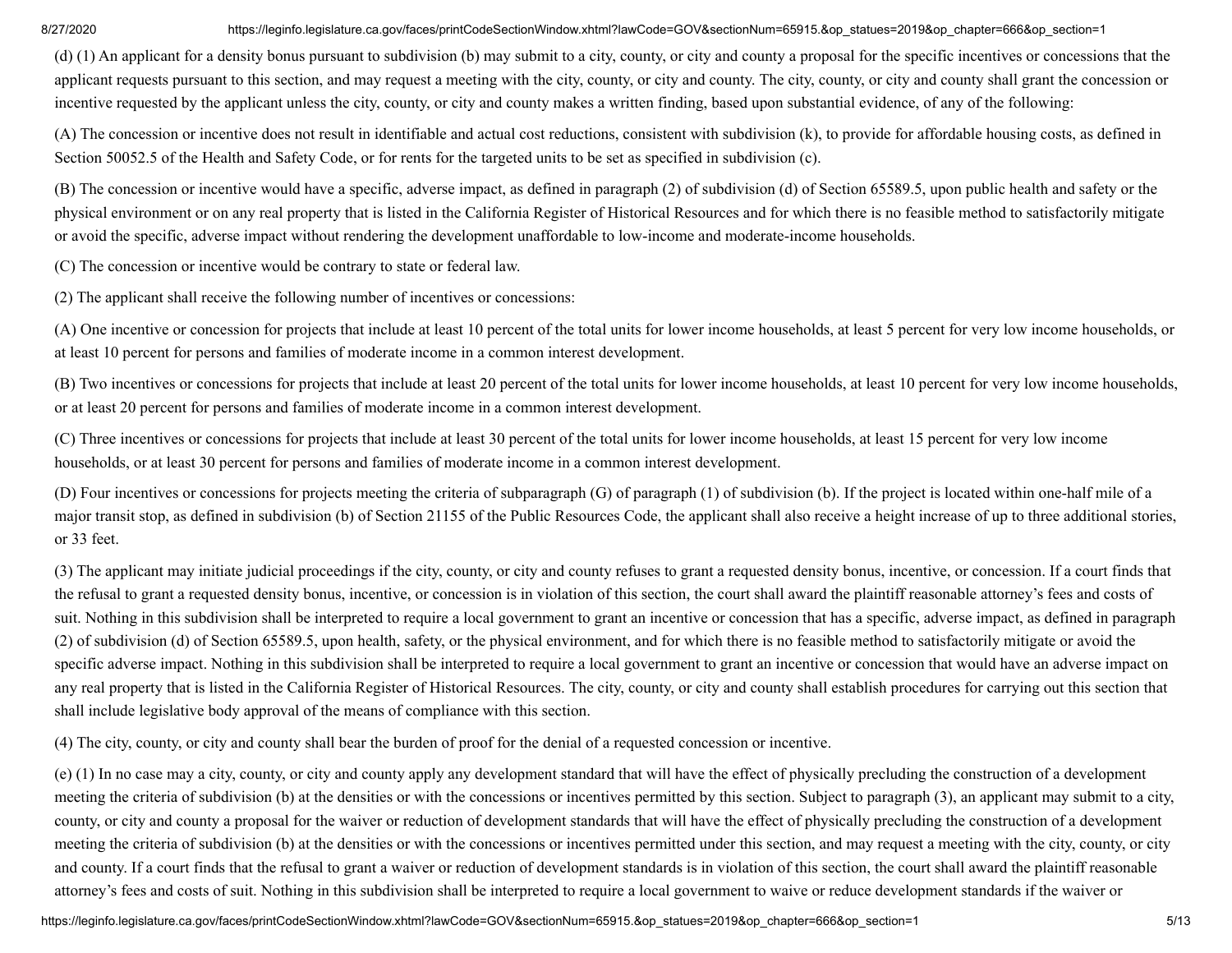reduction would have a specific, adverse impact, as defined in paragraph (2) of subdivision (d) of Section 65589.5, upon health, safety, or the physical environment, and for which there is no feasible method to satisfactorily mitigate or avoid the specific adverse impact. Nothing in this subdivision shall be interpreted to require a local government to waive or reduce development standards that would have an adverse impact on any real property that is listed in the California Register of Historical Resources, or to grant any waiver or reduction that would be contrary to state or federal law.

(2) A proposal for the waiver or reduction of development standards pursuant to this subdivision shall neither reduce nor increase the number of incentives or concessions to which the applicant is entitled pursuant to subdivision (d).

(3) A housing development that receives a waiver from any maximum controls on density pursuant to clause (ii) of subparagraph (D) of paragraph (3) of subdivision (f) shall not be eligible for, and shall not receive, a waiver or reduction of development standards pursuant to this subdivision, other than as expressly provided in subparagraph (D) of paragraph (2) of subdivision (d) and clause (ii) of subparagraph (D) of paragraph (3) of subdivision (f).

(f) For the purposes of this chapter, "density bonus" means a density increase over the otherwise maximum allowable gross residential density as of the date of application by the applicant to the city, county, or city and county, or, if elected by the applicant, a lesser percentage of density increase, including, but not limited to, no increase in density. The amount of density increase to which the applicant is entitled shall vary according to the amount by which the percentage of affordable housing units exceeds the percentage established in subdivision (b).

| Percentage Low-Income Units | Percentage Density Bonus |
|-----------------------------|--------------------------|
| 10                          | 20                       |
| 11                          | 21.5                     |
| 12                          | 23                       |
| 13                          | 24.5                     |
| 14                          | 26                       |
| 15                          | 27.5                     |
| 17                          | 30.5                     |
| 18                          | 32                       |
| 19                          | 33.5                     |
| 20                          | 35                       |

(1) For housing developments meeting the criteria of subparagraph (A) of paragraph (1) of subdivision (b), the density bonus shall be calculated as follows:

## (2) For housing developments meeting the criteria of subparagraph (B) of paragraph (1) of subdivision (b), the density bonus shall be calculated as follows:

| Percentage Very Low Income Units | Percentage Density Bonus |
|----------------------------------|--------------------------|
|                                  |                          |
|                                  | 44.,                     |

https://leginfo.legislature.ca.gov/faces/printCodeSectionWindow.xhtml?lawCode=GOV&sectionNum=65915.&op\_statues=2019&op\_chapter=666&op\_section=1 6/13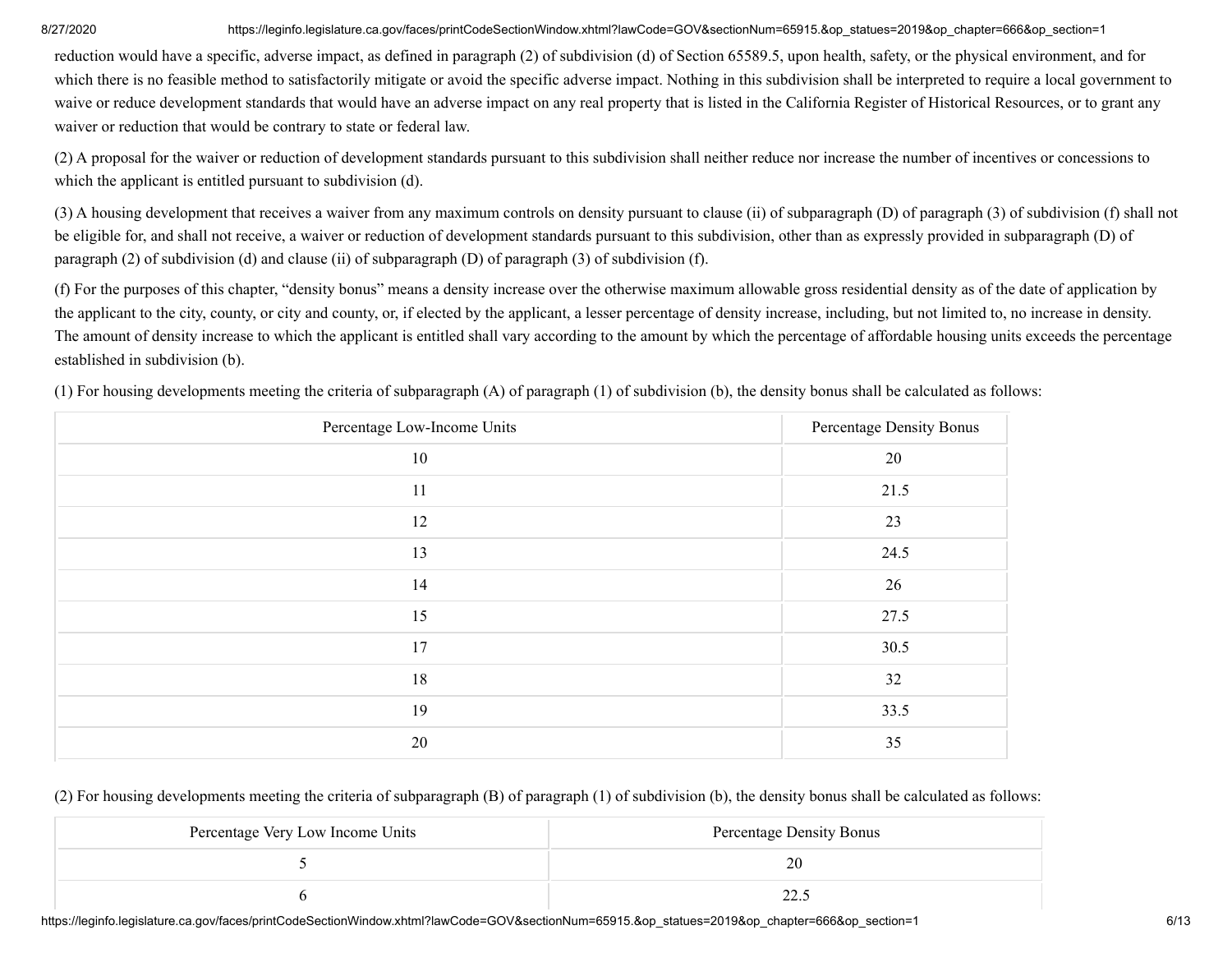| https://leginfo.legislature.ca.gov/faces/printCodeSectionWindow.xhtml?lawCode=GOV&sectionNum=65915.&op_statues=2019&op_chapter=666&op_sectio |    |
|----------------------------------------------------------------------------------------------------------------------------------------------|----|
| 25                                                                                                                                           |    |
| 27.5                                                                                                                                         |    |
| 30                                                                                                                                           |    |
| 32.5                                                                                                                                         | 10 |
| 35                                                                                                                                           | 11 |

(3) (A) For housing developments meeting the criteria of subparagraph (C) of paragraph (1) of subdivision (b), the density bonus shall be 20 percent of the number of senior housing units.

(B) For housing developments meeting the criteria of subparagraph (E) of paragraph (1) of subdivision (b), the density bonus shall be 20 percent of the number of the type of units giving rise to a density bonus under that subparagraph.

(C) For housing developments meeting the criteria of subparagraph (F) of paragraph (1) of subdivision (b), the density bonus shall be 35 percent of the student housing units.

(D) For housing developments meeting the criteria of subparagraph (G) of paragraph (1) of subdivision (b), the following shall apply:

(i) Except as otherwise provided in clause (ii), the density bonus shall be 80 percent of the number of units for lower income households.

(ii) If the housing development is located within one-half mile of a major transit stop, as defined in subdivision (b) of Section 21155 of the Public Resources Code, the city, county, or city and county shall not impose any maximum controls on density.

(4) For housing developments meeting the criteria of subparagraph (D) of paragraph (1) of subdivision (b), the density bonus shall be calculated as follows:

| Percentage Moderate-Income Units | Percentage Density Bonus |
|----------------------------------|--------------------------|
| 10                               | 5                        |
| 11                               | 6                        |
| 12                               | 7                        |
| 13                               | 8                        |
| 14                               | 9                        |
| 15                               | 10                       |
| 16                               | 11                       |
| 17                               | 12                       |
| 18                               | 13                       |
| 19                               | 14                       |
| 20                               | 15                       |
|                                  |                          |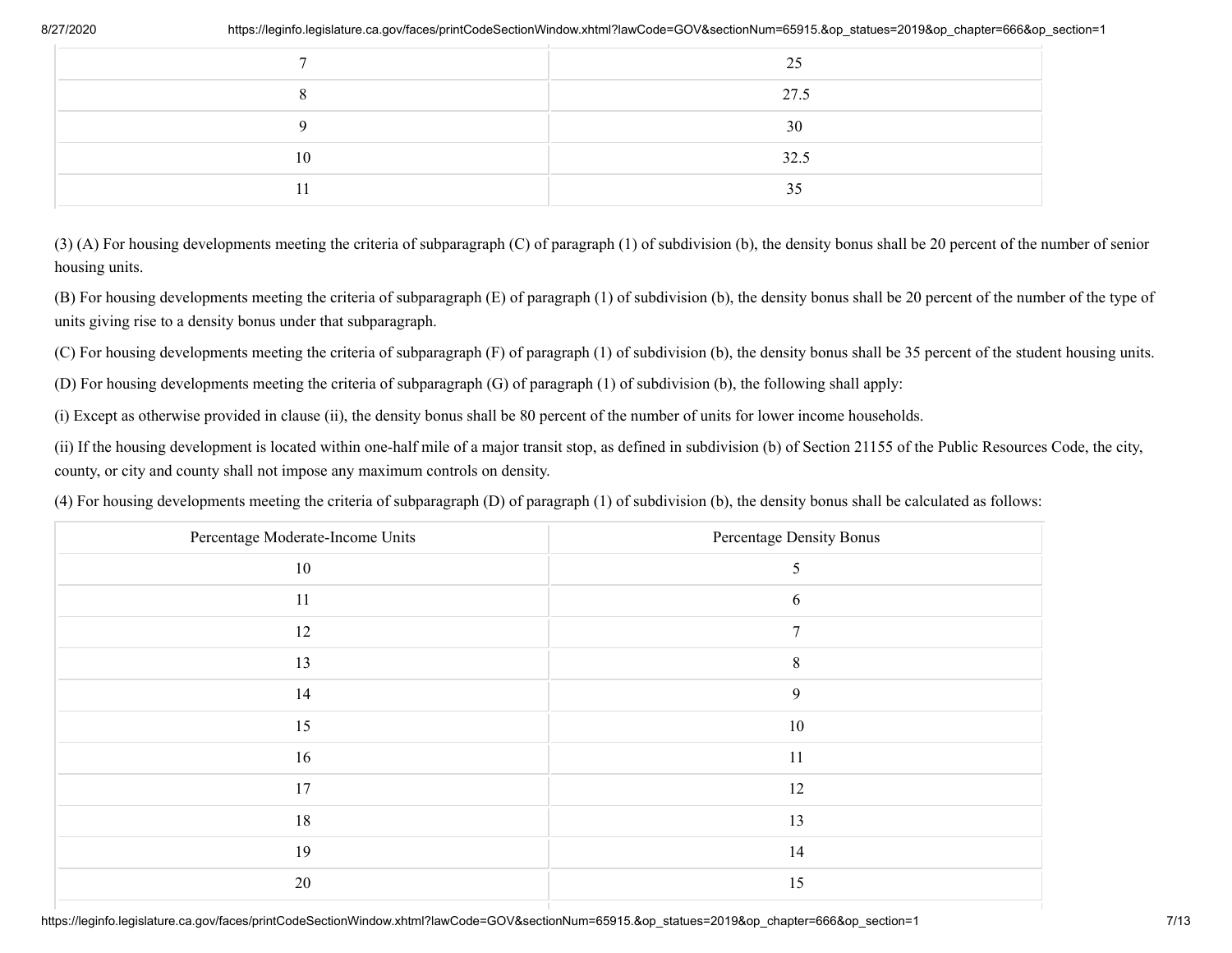| $21\,$ | $16\,$ |
|--------|--------|
| $22\,$ | $17\,$ |
| 23     | $18\,$ |
| 24     | $19\,$ |
| $25\,$ | $20\,$ |
| $26\,$ | $21\,$ |
| $27\,$ | 22     |
| $28\,$ | 23     |
| 29     | 24     |
| $30\,$ | 25     |
| 31     | $26\,$ |
| $32\,$ | $27\,$ |
| 33     | $28\,$ |
| 34     | $29\,$ |
| 35     | $30\,$ |
| 36     | 31     |
| 37     | 32     |
| 38     | 33     |
| 39     | $34\,$ |
| $40\,$ | 35     |

(5) All density calculations resulting in fractional units shall be rounded up to the next whole number. The granting of a density bonus shall not require, or be interpreted, in and of itself, to require a general plan amendment, local coastal plan amendment, zoning change, or other discretionary approval.

(g) (1) When an applicant for a tentative subdivision map, parcel map, or other residential development approval donates land to a city, county, or city and county in accordance with this subdivision, the applicant shall be entitled to a 15-percent increase above the otherwise maximum allowable residential density for the entire development, as follows:

| Percentage Very Low Income | Percentage Density Bonus |
|----------------------------|--------------------------|
|                            |                          |
|                            |                          |

https://leginfo.legislature.ca.gov/faces/printCodeSectionWindow.xhtml?lawCode=GOV&sectionNum=65915.&op\_statues=2019&op chapter=666&op section=1 8/13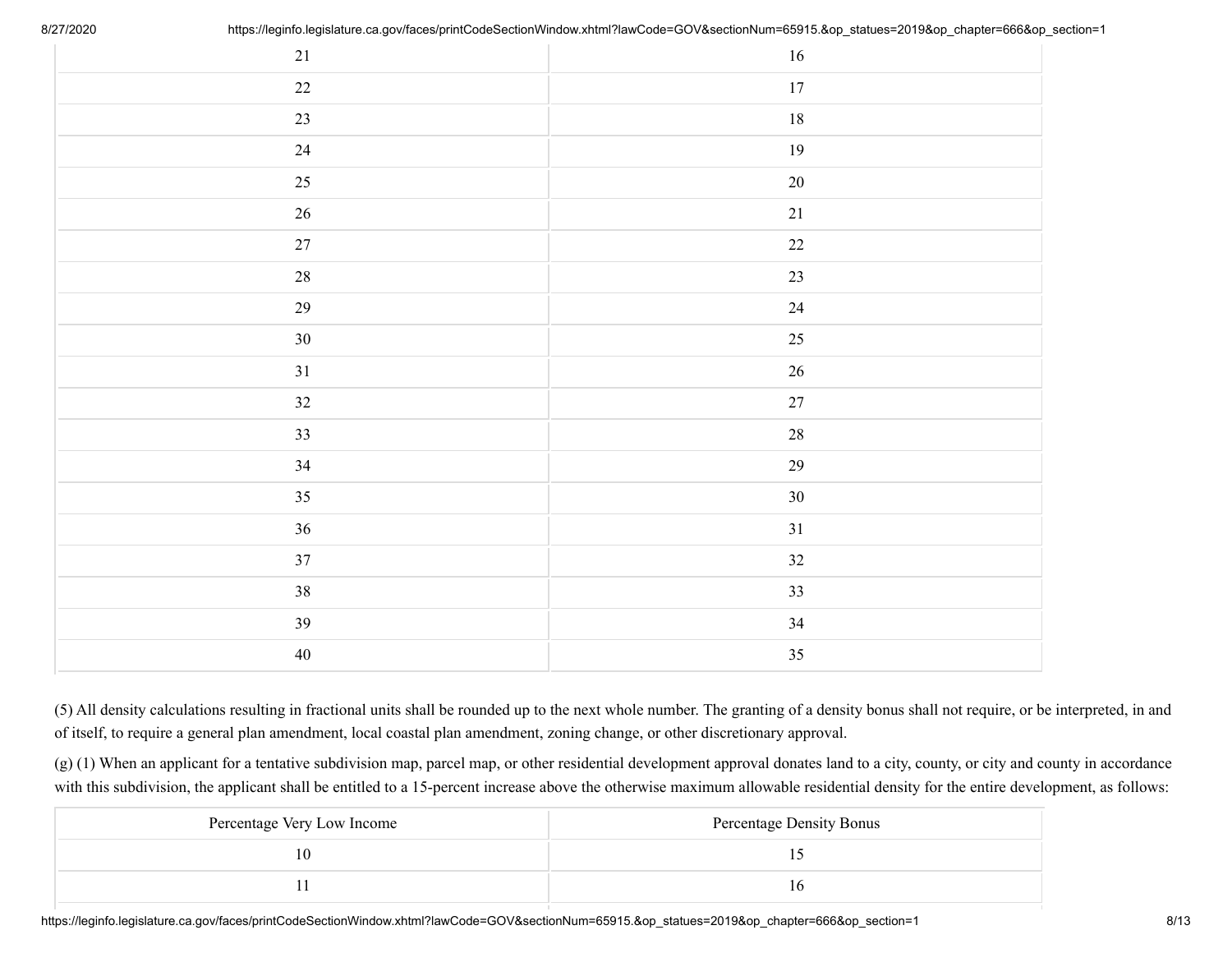| $12\,$ | $17\,$ |
|--------|--------|
| 13     | $18\,$ |
| 14     | $19\,$ |
| 15     | $20\,$ |
| $16\,$ | 21     |
| $17\,$ | $22\,$ |
| $18\,$ | 23     |
| 19     | $24\,$ |
| $20\,$ | 25     |
| $21\,$ | $26\,$ |
| $22\,$ | $27\,$ |
| 23     | $28\,$ |
| 24     | $29\,$ |
| 25     | $30\,$ |
| 26     | $31\,$ |
| $27\,$ | 32     |
| $28\,$ | 33     |
| $29\,$ | $34\,$ |
| $30\,$ | 35     |

(2) This increase shall be in addition to any increase in density mandated by subdivision (b), up to a maximum combined mandated density increase of 35 percent if an applicant seeks an increase pursuant to both this subdivision and subdivision (b). All density calculations resulting in fractional units shall be rounded up to the next whole number. Nothing in this subdivision shall be construed to enlarge or diminish the authority of a city, county, or city and county to require a developer to donate land as a condition of development. An applicant shall be eligible for the increased density bonus described in this subdivision if all of the following conditions are met:

(A) The applicant donates and transfers the land no later than the date of approval of the final subdivision map, parcel map, or residential development application.

(B) The developable acreage and zoning classification of the land being transferred are sufficient to permit construction of units affordable to very low income households in an amount not less than 10 percent of the number of residential units of the proposed development.

(C) The transferred land is at least one acre in size or of sufficient size to permit development of at least 40 units, has the appropriate general plan designation, is appropriately zoned with appropriate development standards for development at the density described in paragraph (3) of subdivision (c) of Section 65583.2, and is or will be served by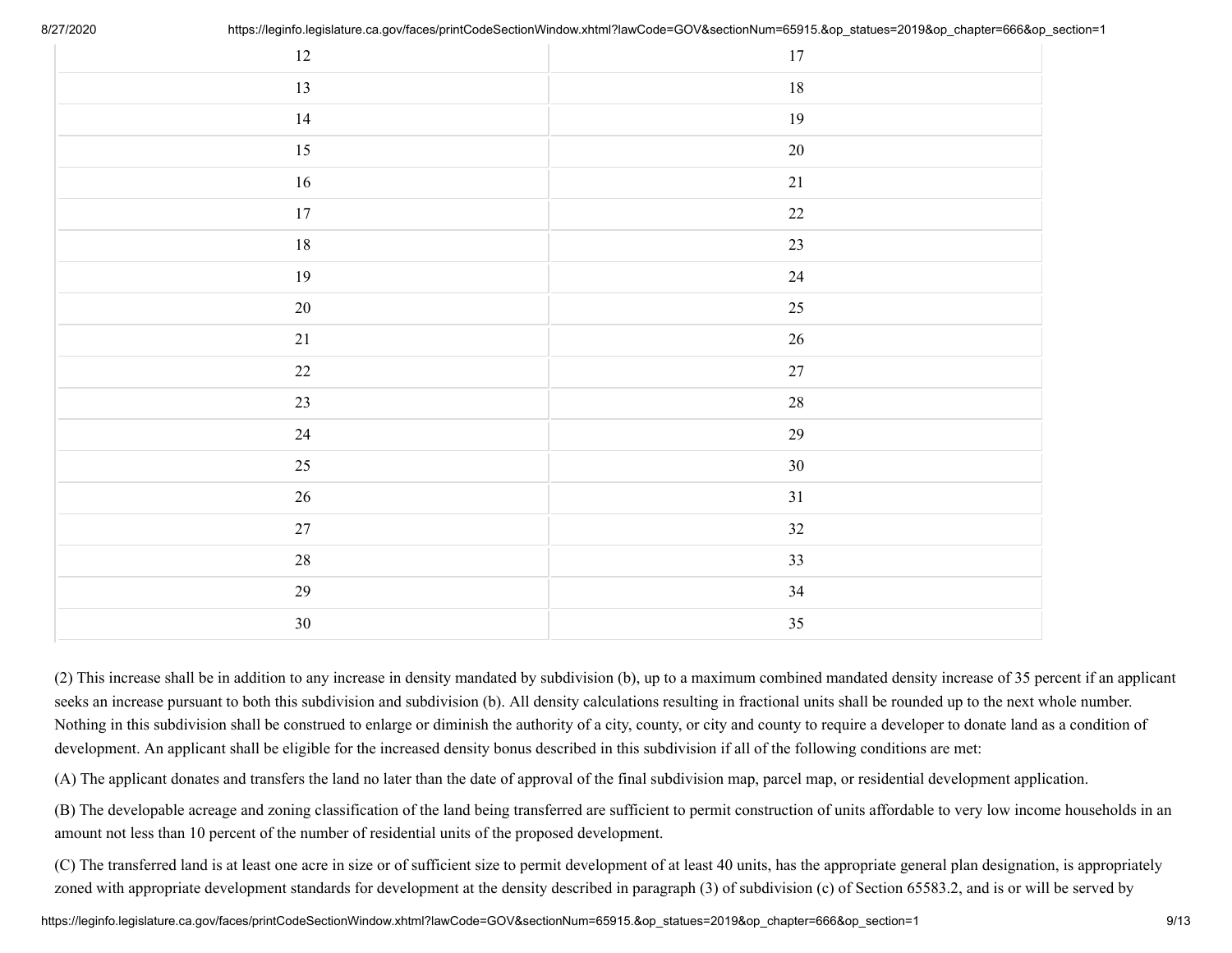adequate public facilities and infrastructure.

(D) The transferred land shall have all of the permits and approvals, other than building permits, necessary for the development of the very low income housing units on the transferred land, not later than the date of approval of the final subdivision map, parcel map, or residential development application, except that the local government may subject the proposed development to subsequent design review to the extent authorized by subdivision (i) of Section 65583.2 if the design is not reviewed by the local government before the time of transfer.

(E) The transferred land and the affordable units shall be subject to a deed restriction ensuring continued affordability of the units consistent with paragraphs (1) and (2) of subdivision (c), which shall be recorded on the property at the time of the transfer.

(F) The land is transferred to the local agency or to a housing developer approved by the local agency. The local agency may require the applicant to identify and transfer the land to the developer.

(G) The transferred land shall be within the boundary of the proposed development or, if the local agency agrees, within one-quarter mile of the boundary of the proposed development.

(H) A proposed source of funding for the very low income units shall be identified not later than the date of approval of the final subdivision map, parcel map, or residential development application.

(h) (1) When an applicant proposes to construct a housing development that conforms to the requirements of subdivision (b) and includes a childcare facility that will be located on the premises of, as part of, or adjacent to, the project, the city, county, or city and county shall grant either of the following:

(A) An additional density bonus that is an amount of square feet of residential space that is equal to or greater than the amount of square feet in the childcare facility.

(B) An additional concession or incentive that contributes significantly to the economic feasibility of the construction of the childcare facility.

(2) The city, county, or city and county shall require, as a condition of approving the housing development, that the following occur:

(A) The childcare facility shall remain in operation for a period of time that is as long as or longer than the period of time during which the density bonus units are required to remain affordable pursuant to subdivision (c).

(B) Of the children who attend the childcare facility, the children of very low income households, lower income households, or families of moderate income shall equal a percentage that is equal to or greater than the percentage of dwelling units that are required for very low income households, lower income households, or families of moderate income pursuant to subdivision (b).

(3) Notwithstanding any requirement of this subdivision, a city, county, or city and county shall not be required to provide a density bonus or concession for a childcare facility if it finds, based upon substantial evidence, that the community has adequate childcare facilities.

(4) "Childcare facility," as used in this section, means a child daycare facility other than a family daycare home, including, but not limited to, infant centers, preschools, extended daycare facilities, and schoolage childcare centers.

(i) "Housing development," as used in this section, means a development project for five or more residential units, including mixed-use developments. For the purposes of this section, "housing development" also includes a subdivision or common interest development, as defined in Section 4100 of the Civil Code, approved by a city, county, or city and county and consists of residential units or unimproved residential lots and either a project to substantially rehabilitate and convert an existing commercial building to residential use or the substantial rehabilitation of an existing multifamily dwelling, as defined in subdivision (d) of Section 65863.4, where the result of the rehabilitation would be a net increase in available residential units. For the purpose of calculating a density bonus, the residential units shall be on contiguous sites that are the subject of one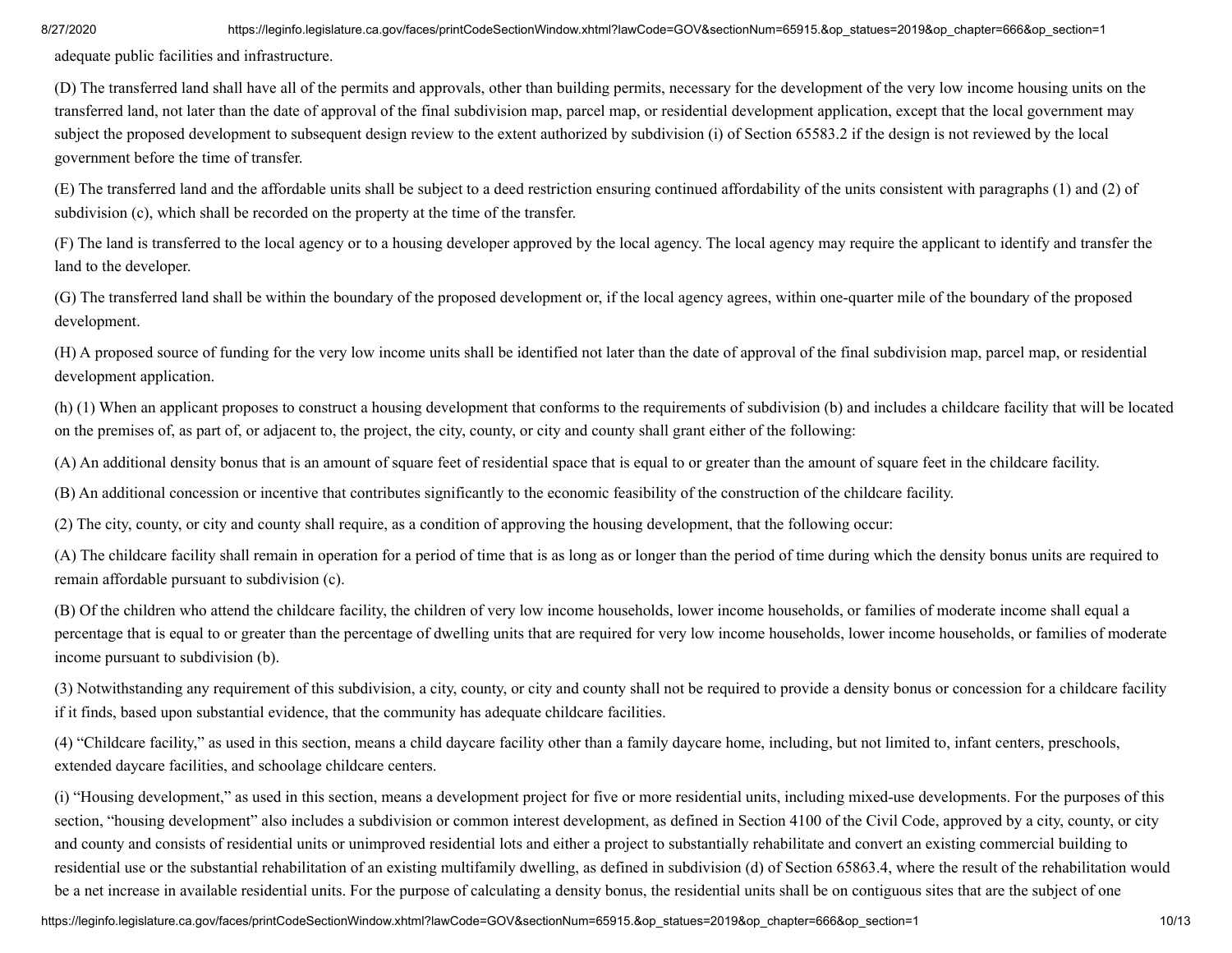development application, but do not have to be based upon individual subdivision maps or parcels. The density bonus shall be permitted in geographic areas of the housing development other than the areas where the units for the lower income households are located.

(j) (1) The granting of a concession or incentive shall not require or be interpreted, in and of itself, to require a general plan amendment, local coastal plan amendment, zoning change, study, or other discretionary approval. For purposes of this subdivision, "study" does not include reasonable documentation to establish eligibility for the concession or incentive or to demonstrate that the incentive or concession meets the definition set forth in subdivision (k). This provision is declaratory of existing law.

(2) Except as provided in subdivisions (d) and (e), the granting of a density bonus shall not require or be interpreted to require the waiver of a local ordinance or provisions of a local ordinance unrelated to development standards.

(k) For the purposes of this chapter, concession or incentive means any of the following:

(1) A reduction in site development standards or a modification of zoning code requirements or architectural design requirements that exceed the minimum building standards approved by the California Building Standards Commission as provided in Part 2.5 (commencing with Section 18901) of Division 13 of the Health and Safety Code, including, but not limited to, a reduction in setback and square footage requirements and in the ratio of vehicular parking spaces that would otherwise be required that results in identifiable and actual cost reductions, to provide for affordable housing costs, as defined in Section 50052.5 of the Health and Safety Code, or for rents for the targeted units to be set as specified in subdivision (c).

(2) Approval of mixed-use zoning in conjunction with the housing project if commercial, office, industrial, or other land uses will reduce the cost of the housing development and if the commercial, office, industrial, or other land uses are compatible with the housing project and the existing or planned development in the area where the proposed housing project will be located.

(3) Other regulatory incentives or concessions proposed by the developer or the city, county, or city and county that result in identifiable and actual cost reductions to provide for affordable housing costs, as defined in Section 50052.5 of the Health and Safety Code, or for rents for the targeted units to be set as specified in subdivision (c).

(l) Subdivision (k) does not limit or require the provision of direct financial incentives for the housing development, including the provision of publicly owned land, by the city, county, or city and county, or the waiver of fees or dedication requirements.

(m) This section does not supersede or in any way alter or lessen the effect or application of the California Coastal Act of 1976 (Division 20 (commencing with Section 30000) of the Public Resources Code). Any density bonus, concessions, incentives, waivers or reductions of development standards, and parking ratios to which the applicant is entitled under this section shall be permitted in a manner that is consistent with this section and Division 20 (commencing with Section 30000) of the Public Resources Code.

(n) If permitted by local ordinance, nothing in this section shall be construed to prohibit a city, county, or city and county from granting a density bonus greater than what is described in this section for a development that meets the requirements of this section or from granting a proportionately lower density bonus than what is required by this section for developments that do not meet the requirements of this section.

(o) For purposes of this section, the following definitions shall apply:

(1) "Development standard" includes a site or construction condition, including, but not limited to, a height limitation, a setback requirement, a floor area ratio, an onsite openspace requirement, or a parking ratio that applies to a residential development pursuant to any ordinance, general plan element, specific plan, charter, or other local condition, law, policy, resolution, or regulation.

(2) "Maximum allowable residential density" means the density allowed under the zoning ordinance and land use element of the general plan, or, if a range of density is permitted, means the maximum allowable density for the specific zoning range and land use element of the general plan applicable to the project. If the density allowed under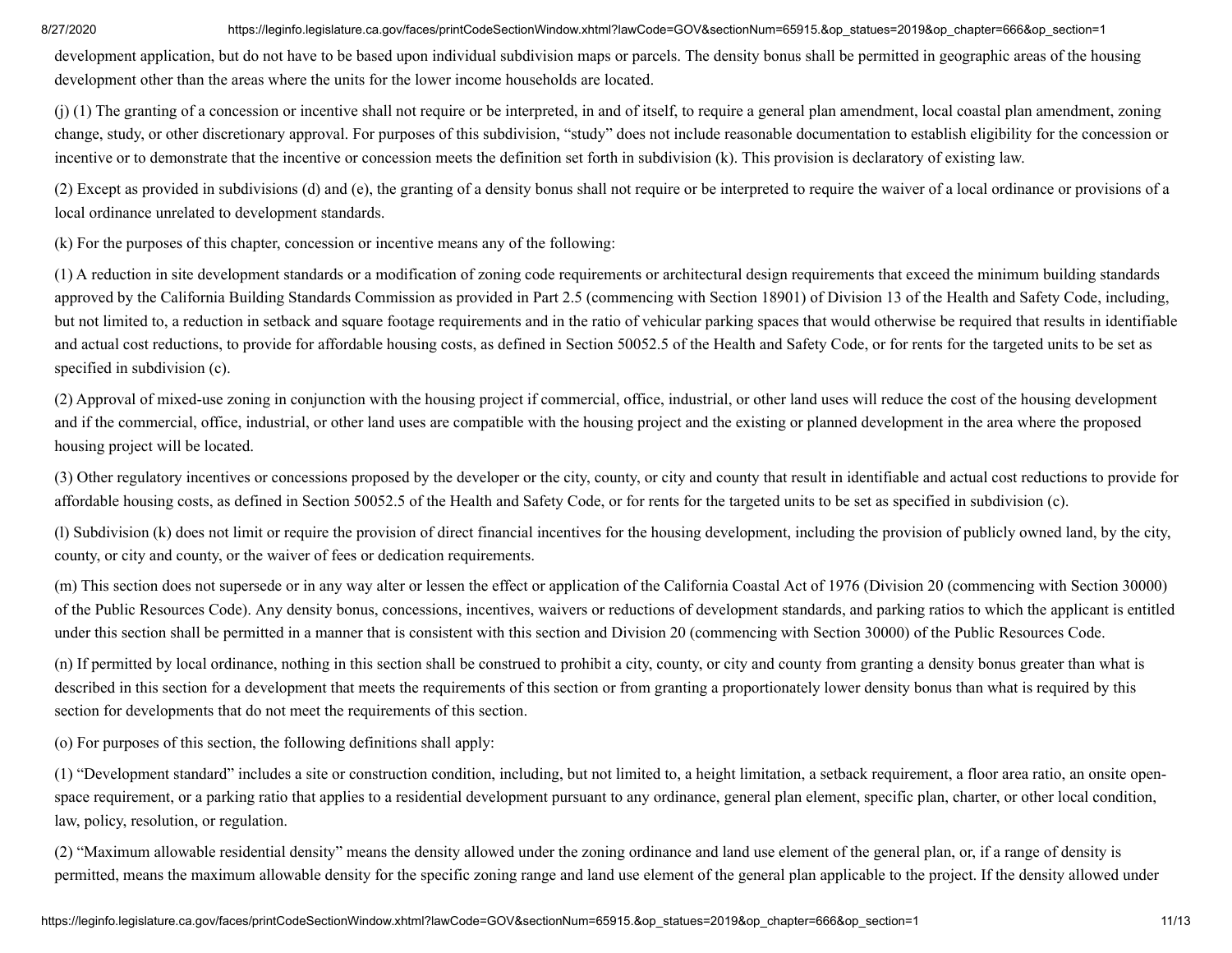the zoning ordinance is inconsistent with the density allowed under the land use element of the general plan, the general plan density shall prevail.

(p) (1) Except as provided in paragraphs (2), (3), and (4), upon the request of the developer, a city, county, or city and county shall not require a vehicular parking ratio, inclusive of handicapped and guest parking, of a development meeting the criteria of subdivisions (b) and (c), that exceeds the following ratios:

(A) Zero to one bedroom: one onsite parking space.

(B) Two to three bedrooms: two onsite parking spaces.

(C) Four and more bedrooms: two and one-half parking spaces.

(2) Notwithstanding paragraph (1), if a development includes the maximum percentage of low-income or very low income units provided for in paragraphs (1) and (2) of subdivision (f) and is located within one-half mile of a major transit stop, as defined in subdivision (b) of Section 21155 of the Public Resources Code, and there is unobstructed access to the major transit stop from the development, then, upon the request of the developer, a city, county, or city and county shall not impose a vehicular parking ratio, inclusive of handicapped and guest parking, that exceeds 0.5 spaces per bedroom. For purposes of this subdivision, a development shall have unobstructed access to a major transit stop if a resident is able to access the major transit stop without encountering natural or constructed impediments.

(3) Notwithstanding paragraph (1), if a development consists solely of rental units, exclusive of a manager's unit or units, with an affordable housing cost to lower income families, as provided in Section 50052.5 of the Health and Safety Code, then, upon the request of the developer, a city, county, or city and county shall not impose a vehicular parking ratio, inclusive of handicapped and guest parking, that exceeds the following ratios:

(A) If the development is located within one-half mile of a major transit stop, as defined in subdivision (b) of Section 21155 of the Public Resources Code, and there is unobstructed access to the major transit stop from the development, the ratio shall not exceed 0.5 spaces per unit.

(B) If the development is a for-rent housing development for individuals who are 62 years of age or older that complies with Sections 51.2 and 51.3 of the Civil Code, the ratio shall not exceed 0.5 spaces per unit. The development shall have either paratransit service or unobstructed access, within one-half mile, to fixed bus route service that operates at least eight times per day.

(4) Notwithstanding paragraphs (1) and (8), if a development consists solely of rental units, exclusive of a manager's unit or units, with an affordable housing cost to lower income families, as provided in Section 50052.5 of the Health and Safety Code, and the development is either a special needs housing development, as defined in Section 51312 of the Health and Safety Code, or a supportive housing development, as defined in Section 50675.14 of the Health and Safety Code, then, upon the request of the developer, a city, county, or city and county shall not impose any minimum vehicular parking requirement. A development that is a special needs housing development shall have either paratransit service or unobstructed access, within one-half mile, to fixed bus route service that operates at least eight times per day.

(5) If the total number of parking spaces required for a development is other than a whole number, the number shall be rounded up to the next whole number. For purposes of this subdivision, a development may provide onsite parking through tandem parking or uncovered parking, but not through onstreet parking.

(6) This subdivision shall apply to a development that meets the requirements of subdivisions (b) and (c), but only at the request of the applicant. An applicant may request parking incentives or concessions beyond those provided in this subdivision pursuant to subdivision (d).

(7) This subdivision does not preclude a city, county, or city and county from reducing or eliminating a parking requirement for development projects of any type in any location.

(8) Notwithstanding paragraphs (2) and (3), if a city, county, city and county, or an independent consultant has conducted an areawide or jurisdictionwide parking study in the last seven years, then the city, county, or city and county may impose a higher vehicular parking ratio not to exceed the ratio described in paragraph (1), based upon substantial